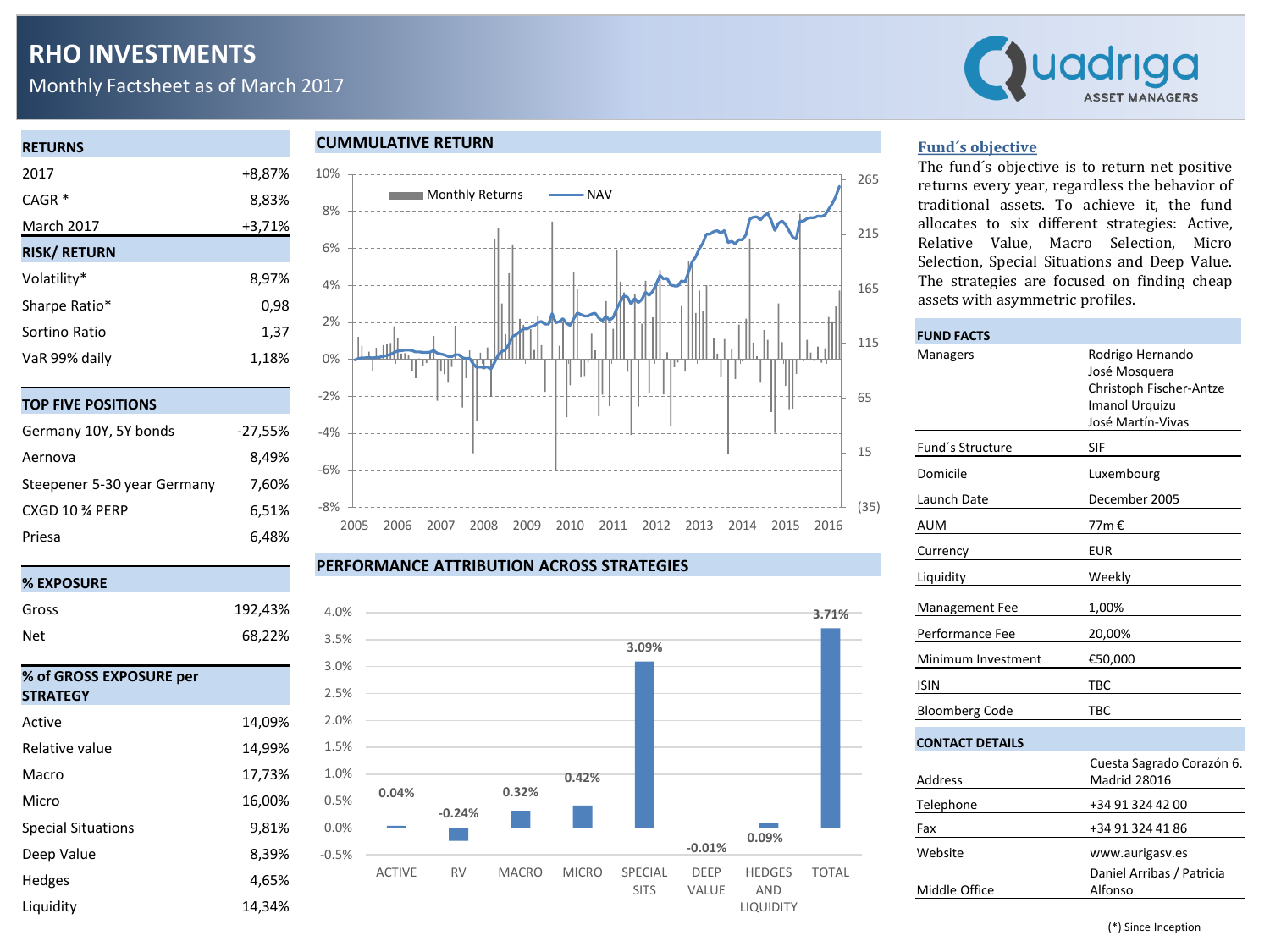|      | <b>MONTHLY RETURNS</b> |          |          |          |          |          |          |          |          |          |          |          |           |                   |        |
|------|------------------------|----------|----------|----------|----------|----------|----------|----------|----------|----------|----------|----------|-----------|-------------------|--------|
|      | Jan                    | Feb      | Mar      | Apr      | May      | Jun      | Jul      | Aug      | Sep      | Oct      | Nov      | Dec      | Year      | <b>Volatility</b> | Sharpe |
| 2006 | 1,22%                  | 0,73%    | 0,00%    | 0,42%    | $-0,59%$ | 0,63%    | 0,07%    | 0,77%    | 0,82%    | 0,89%    | 1,78%    | 1,17%    | 8,17%     | 2,17%             | 2,03   |
| 2007 | 0,31%                  | 0,35%    | 0,27%    | $-0,61%$ | $-1,01%$ | 0,06%    | $-0,33%$ | $-0.18%$ | 0,38%    | 1,27%    | $-2,23%$ | $-0,66%$ | $-2,41%$  | 3,05%             |        |
| 2008 | $-0,81%$               | $-1,25%$ | $-0.41%$ | 1,82%    | 0,05%    | $-2,60%$ | $-1,01%$ | 0,48%    | $-5,08%$ | $-3,34%$ | 0,36%    | $-0,53%$ | $-11,82%$ | 6,47%             |        |
| 2009 | 0,65%                  | $-2,00%$ | 6,52%    | 7,09%    | 3,03%    | 1,38%    | 4,66%    | 6,22%    | 1,41%    | 2,18%    | 1,87%    | 0,05%    | 37,98%    | 9,79%             | 3,88   |
| 2010 | 1,63%                  | 0,51%    | 2,32%    | 0,77%    | $-1,75%$ | $-0.05%$ | 7,45%    | $-6,03%$ | 0,73%    | 2,06%    | $-3,13%$ | $-1,41%$ | 2,52%     | 11,42%            | 0,22   |
| 2011 | 4,70%                  | 3,80%    | $-0.98%$ | $-0.89%$ | $-0.16%$ | 1,38%    | 0,50%    | $-3,08%$ | $-1,90%$ | 3,15%    | $-2,52%$ | 1,66%    | 5,44%     | 8,73%             | 0,62   |
| 2012 | 5,92%                  | 4,21%    | 3,62%    | $-0.68%$ | $-4,10%$ | 3,51%    | $-2,57%$ | 1,93%    | 4,24%    | $-1,80%$ | 2,28%    | 4,11%    | 22,07%    | 11,13%            | 1,98   |
| 2013 | 4,81%                  | $-1,89%$ | 0,39%    | $-3,62%$ | $-0.42%$ | $-0.16%$ | 2,89%    | $-0.66%$ | 5,30%    | 5,17%    | 2,52%    | 3,72%    | 19,05%    | 10,28%            | 1,85   |
| 2014 | 2,62%                  | 4,00%    | $-0.02%$ | 1,14%    | 0,31%    | $-0.94%$ | 1,10%    | $-5,12%$ | 0,56%    | $-1,06%$ | 1,89%    | $-0,10%$ | 4,19%     | 7,81%             | 0,54   |
| 2015 | 2,20%                  | 6,55%    | 0,91%    | 0,16%    | $-1,26%$ | 1,58%    | 1,06%    | $-2,85%$ | $-3,98%$ | 3,02%    | 0,93%    | $-1,43%$ | 6,66%     | 9,67%             | 0,69   |
| 2016 | $-2,68%$               | $-2,63%$ | $-0,79%$ | 7,87%    | $-0.09%$ | 1,07%    | 0,37%    | $-0.09%$ | 0,70%    | $-0,18%$ | 0,59%    | 2,28%    | 6,22%     | 9,37%             | 0,66   |
| 2017 | 2,06%                  | 2,85%    | 3,71%    |          |          |          |          |          |          |          |          |          | 8,87%     |                   |        |

### **COMPARATIVE RISK/RETURN**

|                            |         | <b>RETURNS (CAGR)</b> |                 | <b>VOLATILITY</b> |        |                        |  |  |
|----------------------------|---------|-----------------------|-----------------|-------------------|--------|------------------------|--|--|
|                            | 5 years | 3 vear                | Since Inception | 5 years           | 3 year | <b>Since Inception</b> |  |  |
| <b>RHO Investments</b>     | 10.30%  | 6.39%                 | 8.83%           | 9.25%             | 8,76%  | 8,97%                  |  |  |
| Stoxx 600                  | 7,68%   | 4.47%                 | 1,85%           | 11.91%            | 12.91% | 14,84%                 |  |  |
| <b>Iboxx EUR Corporate</b> | 4.40%   | 3,32%                 | 4,02%           | 2.94%             | 2,85%  | 4,02%                  |  |  |

### **RISK CONCENTRATION AND DISTRIBUTION METRICS (1)**



**Number of Positions per Strategy**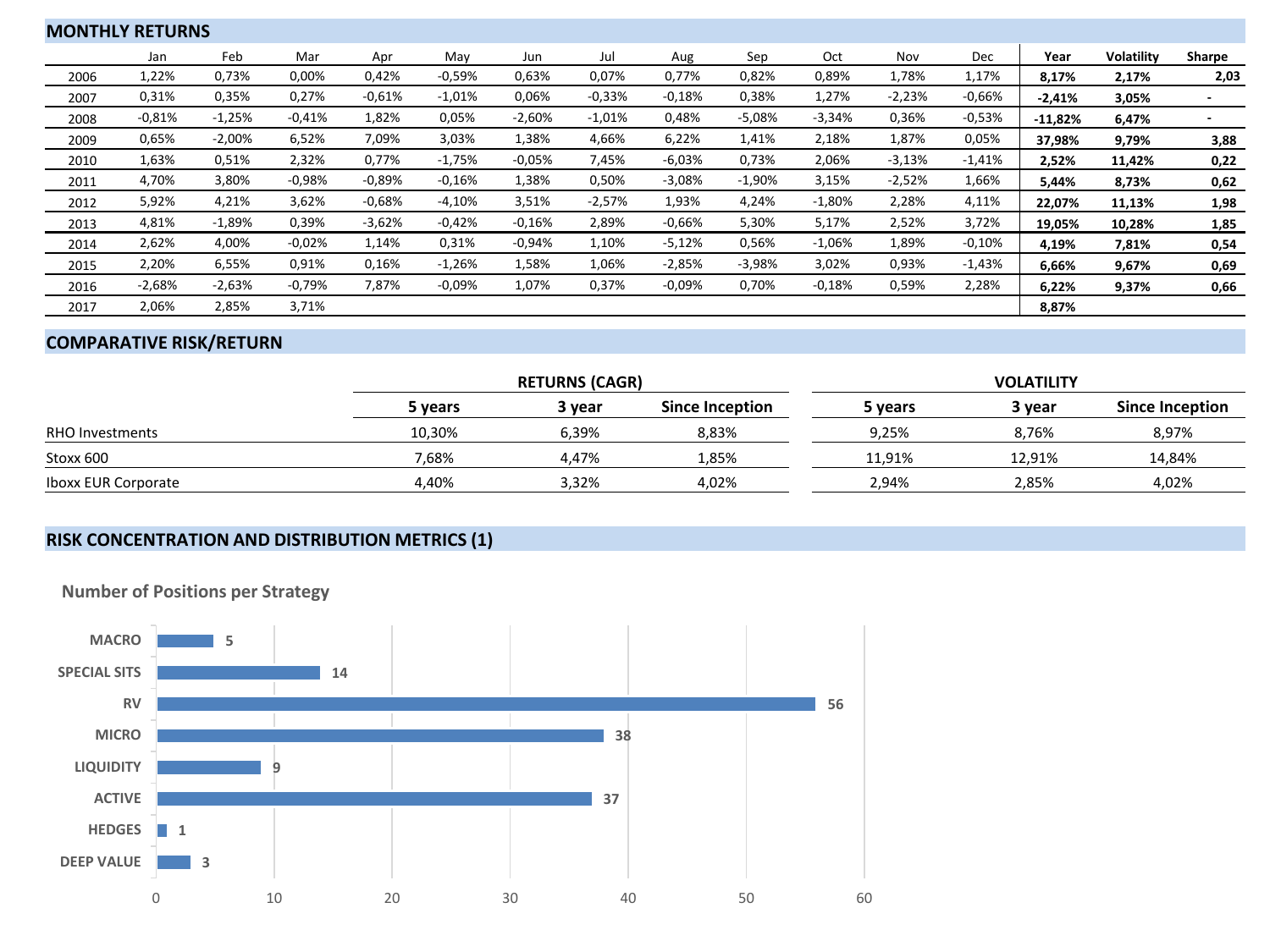### **RISK CONCENTRATION AND DISTRIBUTION METRICS (2)**

**Net Notional Exposure By Country**





**Daily VaR** 



**Gross Notional Exposure by Sector**



**Gross Notional Exposure By Asset Class**

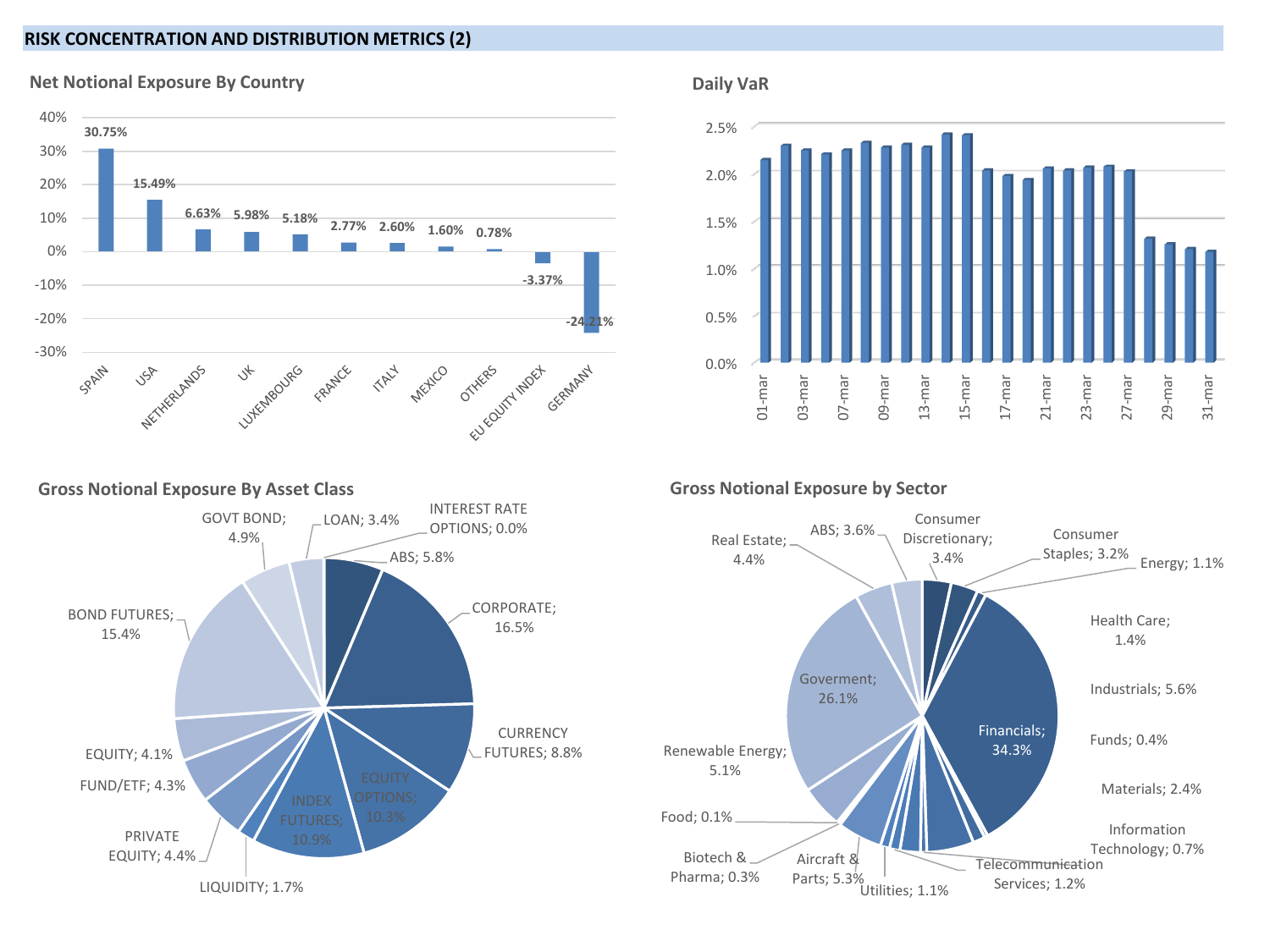### **MARKET AND PORTFOLIO COMMENTARY**

### **MARKET BACKDROP**

- European equities had a very strong month in March, with the Euro Stoxx 50 gaining +5.46% as perceived political risks in Europe receded, and the ECB started to sound a little bit less dovish. US equities struggled to build on their very good performance so far this year with the S&P 500 losing -0.04% on the month against a backdrop of a (largely discounted) FOMC hike.
- US Treasuries sold off into the FOMC meeting in mid-March, as the rhetoric of several Fed speakers turned increasingly hawkish, preparing the market effectively for the rate hike announced on March 15th. As some Fed speakers envisaged up to another three hikes this year, 10yr USTs broke through the 2.60% level to the upside, which had been earmarked by several investors as the potential bellwether of a bear market. However, the inability to pass the American Health Care Act by the Trump administration made cracks in the coalition of several Republican caucuses visible, and prompted a sharp bounce on Treasuries, with the 10yr yield closing the month at 2.39% (-6.3 bps).
- Bunds sold off, as the ECB sounded slightly less dovish during their press conference on March 9th, acknowledging improved macroeconomic data but still only cautiously revising their own macroeconomic forecasts for growth and inflation in the Eurozone to the upside. 10yr Bunds finished the month at 0.328% (+12.0 bps).
- EURUSD edged almost continuously higher throughout March to touch the 1.09 level and then reverse course to end the month at 1.0652 (+0.42%). Again, the story behind the EUR strength was predicated on a reduction of perceived EU political risks. The threat of a government including Geert Wilders´ right-wing PVV in the Netherlands was averted on March 15th, with the incumbent VVD led by Mark Rutte winning the elections. The prospect of a strong performance of the right-wing AfD was crushed in the German regional elections in Saarland on March 26th, as the Merkel-led CDU won overwhelmingly in a pro status quo vote. Polls in France stabilized forecasting a duel between Emmanuel Macro and Marine Le Pen in the second round of the French presidential elections, in which the centrist candidate is forecast to win by a wide margin.
- Semi-core vs. core spreads and periphery vs. core spreads in EGBs reacted positively to the political developments. 10yr France vs. Germany traded as low as 55.2 bps towards the end of March, while 10yr Italy vs. Germany tightened to levels as low as 175.3 bps, before starting to drift wider from there, as recent supply took its time to get digested.
- Despite the positive tone for risky assets in Iberia last month we had some polite reminders that idiosyncratic risk still runs high across Spain and Portugal and is not a good time for investors to get complacent. Spanish company Isolux looks headed towards a second restructuring to avert bankruptcy, Banco Popular uncovered irregularities surrounding its recent capital increase and still looks in need of a further capital injection, whilst in Portugal the sale process of Novobanco is fraught with execution risk.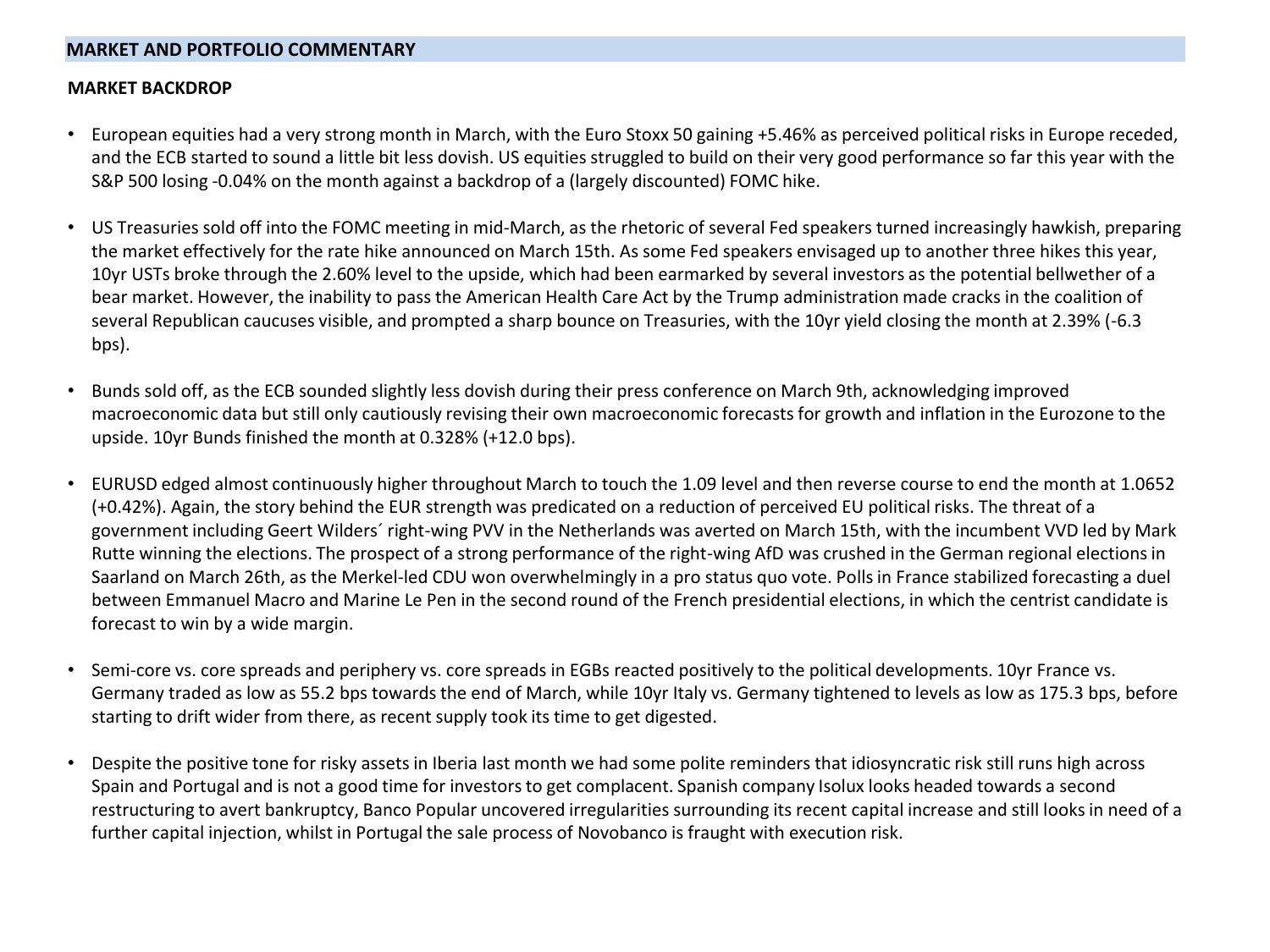### **PERFORMANCE AND RISK**

- Another very strong month for the fund with a net performance across all strategies of +3.71% despite a focus on substantial risk reduction as we had outlined in our previous newsletter.
- In terms of overall portfolio construction and risk management we continue to execute the plan outlined at the end of November 2016. We believe that we have enough embedded optionality in our more idiosyncratic and longer term buckets that will play out in Q3 17, so we have continued to actively reduce absolute levels of risk exposure and directionality whilst increasing relative value risk.
- Gross leverage increased marginally month on month (up from 187% in February to 192% at end of March), as did net exposure (up from 64% in February to 68% in March). However, overall levels of risk utilisation in VaR terms continue to decrease substantially, with the fund posting a 1day 99% VaR/NAV of 1.2% at the end of the month (comparing to 2% the previous month). Also average daily 1-day VaR utilisation over the month dropped 72bps ( from 2.72% in February to 2% throughout March), which equates in terms of risk to a portfolio 64% invested in the Eurostoxx 50 and 36% in cash. However the analogy is hardly representative of portfolio composition, as in terms of delta-adjusted equity exposure the fund closed the month with an equity delta of -2.78% of NAV, and net equity markets exposure throughout the month has ranged from +5% to -5% of NAV.
- All strategies with the exception of Relative Value produced positive results in March. Relative Value lost 24bps on the month as we looked to encapsulate European political risk optionality through a variety of trades in equity index pairs, and single name option volatility pairs. In the absence of catalysts the different trades lost in carry and adverse mark to market, but we believe that still provide residual optionality to cover tail risks going into the French elections at the end of April.
- As envisaged, overall performance was driven by the Special Situations bucket which returned +3.09% on the month driven by the much anticipated closure of the Abengoa re-structuring deal, positive mark to market in our Bankia/BMN M&A arb via a distressed CDO and profits realised in our stock allocation arising from a senior unsecured Amper loan conversion. Our other deeply idiosyncratic bucket: Deep Value was broadly flat on the month but we expect to be the main driver of performance in Q2 17 as we expect catalysts to exit two of our longer term positions within the strategy.
- Our directional strategies continued to perform well, with the Macro bucket contributing +0.32% to overall returns and Micro +0.42%. Within Macro our negative stance in core Europe nominal yields was the largest contributor to performance, whilst in Micro we exited a number of profitable investmentsin bank AT1 and hybrid securities.

### **NEW FUND LAUNCH**

• We take the opportunity to proudly announce to our current investors and prospective ones that, after a lengthy process, our new flagship Luxembourg SIF vehicle will finally launch at the end of April, when we aim to open a two-week subscription period. We have already received substantial commitments and interest for the new fund launch, but for those potential investors who have not contacted us and have an interest in the new structure please e-mail Diego Torres [\(diego.torres@aurigasv.es](mailto:diego.torres@aurigasv.es)) within our Business Development Team for further details and exact timing of the new launch.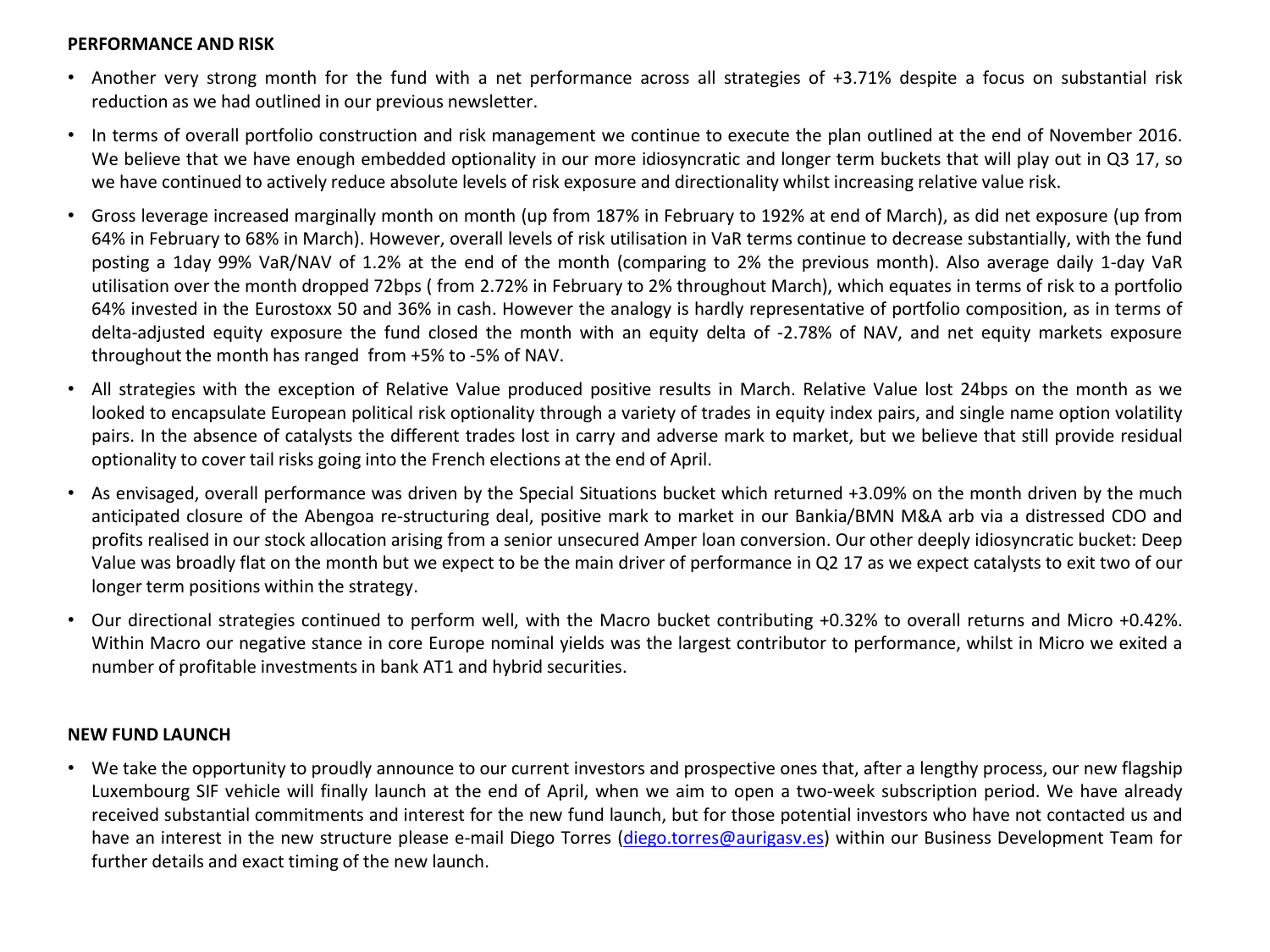• **INVESTMENT THESIS 1:** We have stated extensively our lack of faith in the "Trump reflation" trade. Market technicals and fundamental valuation metrics all point towards a scenario in which if we do not see a quick delivery on political rhetoric, markets might run out of patience and, given the extreme positioning in the market, the "reflation trade" could cave in as quickly as it developed.

INVESTMENT ACTION: We aim to keep outright risk at very low levels to shelter the fund from broad market unfavorable valuation metrics and crowded positioning. Despite a more dovish than warranted ECB stance and a deceleration in core EU inflation, we still favour a short position in EGB nominal yields (particularly given its much more attractive risk-reward vs an outright long in stocks). However, given the risk of contagion into EGBs of a pronounced UST´s rally if the belief in the "Trump reflation" comes to an end, we have decided to prudentially trim some of our short exposures in European nominal yields.

• **INVESTMENT THESIS 2**: We remain troubled by tail risk derived from political considerations. We see the market as over-sanguine about European politics: difficult UK-EU relationships post Article 50 activation, French elections, a fragile Italian government, Portuguese expenditure burdened by the rescue of Novobanco and CaixaGeral and within Spain the lack of political support for the centre-right government to even pass the budget let alone control the budget deficit situation or pass far reaching structural reforms… all point to a very fragile geo-political equilibrium. Whilst we think these concerns are difficult to quantify or trade, the tail nature of some of the ramifications could manifest as events with serious impact in the market. Worryingly, none of the above negative optionality seems to be incorporated in the form of additional risk premia into risky assets.

*INVESTMENT ACTION*: We continue to actively seek trades that capture political tails. On USD weakness we have added EURUSD bearish trades both via options and delta one. Post article 50 activation we do not think that market pricing reflects the risks for domestic-focused UK companies post Brexit (real estate developers and some retailers in particular), and have entered a short FTSE 250 vs long FTSE 100 position to express this view. We believe that there is also a lot of optionality embedded in peripheral spread wideners in EGB land, however these require ECB tapering as a catalyst, as in the meantime PSPP acts as a technical distortion and support mechanism for overly tight spreads.

• **INVESTMENT THESIS 3**: Despite the improvement in macroeconomic conditions in Iberia we still see a good number of companies overburdened with debt which will likely have to follow a restructuring process.

*INVESTMENT ACTION*: After our lengthy but very successful involvement in the Abengoa restructuring we are looking for a number of companies that we see as candidates for restructuring further than the line or (in the case of banks) which are likely to be subject of a distressed capital increase/bail-in. Companies we are currently analysing for both long and short cases are Deoleo, Cortefiel, Novobanco, Cortefiel and Isolux.